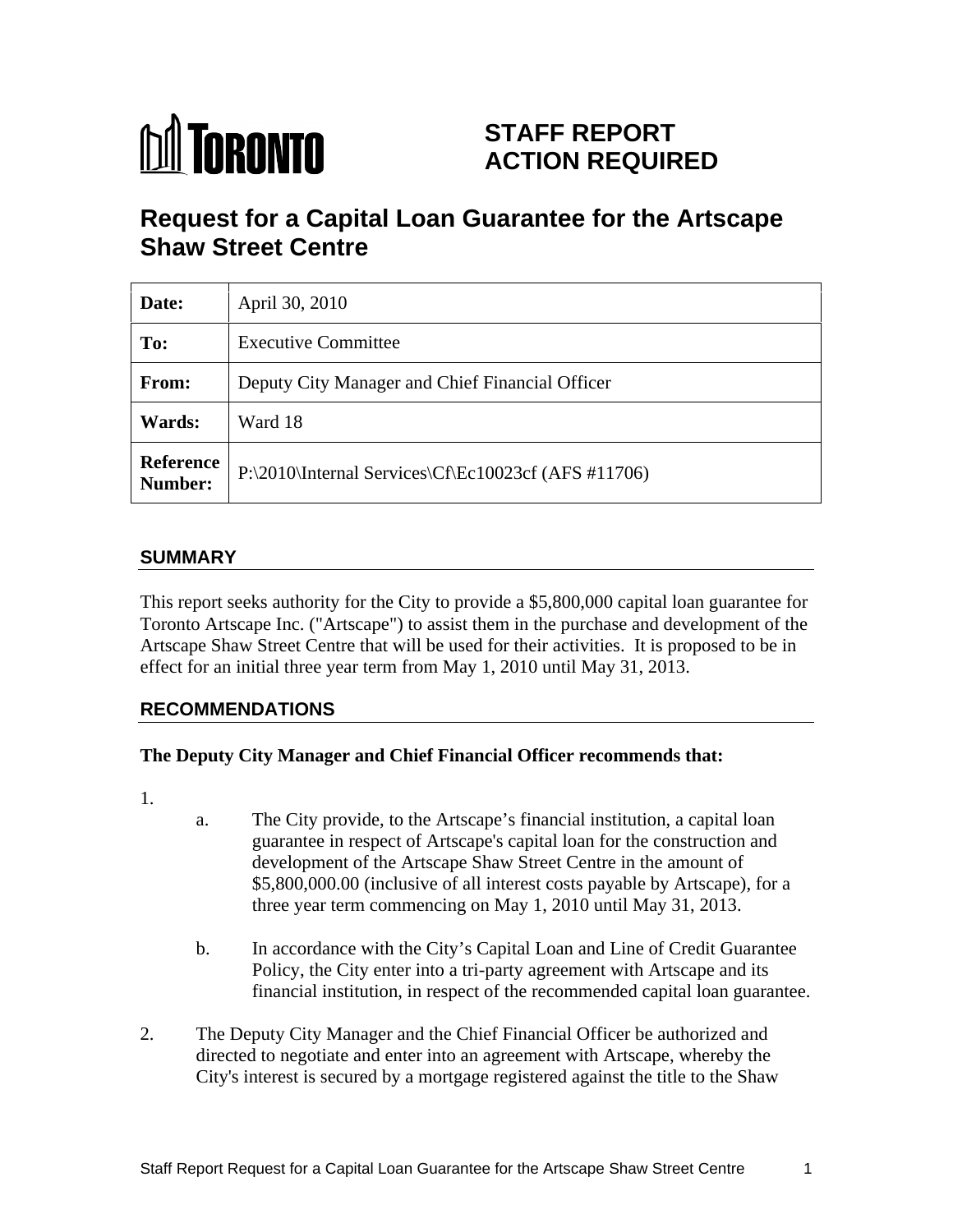Street Property, on terms and conditions satisfactory to the Deputy City Manager

- and the Chief Financial Officer and in a form approved by the City Solicitor. 3. Artscape be required to provide the Deputy City Manager and Chief Financial Officer with their 2010 to 2013 inclusive audited financial statements when they become available.
- 4. Before any future loan guarantees are considered by the City, Artscape be requested to submit their business plan to the Deputy City Manager and CFO and the General Manager, Economic Development and Culture which achieves the objective of becoming more financially self-sufficient by placing less reliance on loan guarantees and creating more equity in its projects. 5. The capital loan guarantee be deemed to be in the interest of the municipality.
- 

## **FINANCIAL IMPACT**

Issuance of a capital loan guarantee is considered to be a financial commitment of the City. However, there is no direct cost to the City for providing this guarantee unless the organization defaults on its obligation and the City cannot recover funds. The City's \$5.8 million loan guarantee will be secured by a mortgage registered against the title to the Shaw Street Property.

## **DECISION HISTORY**

City Council, at its meeting held on March 3, 4 and 5, 2008, by adoption of Executive Committee Item EX17.3, established the Cultural Organizations Loan and Operating Lines of Credit Guarantee Policy (the "Policy") for cultural organizations that have a financial relationship with the City of Toronto.

The policy has established a limit of \$125 million in capital loan guarantees that can be issued by the City for organizations that meet the policy criteria. To date, capital loan guarantees totalling \$71.2 million have been issued by the City.

| 2007  | \$3.5 million               | Wychwood/Green Arts Barn                 |
|-------|-----------------------------|------------------------------------------|
|       | Expires 12/31/10            |                                          |
| 2008  | \$0.3 million               | <b>Distillery District</b>               |
|       | Expires 12/31/10            |                                          |
| 2009  | $\frac{1}{2}$ \$1.0 million | 150 Sudbury Street                       |
|       | Expires 06/30/12            |                                          |
| 12009 | \$0.6 million               | FCM debenture issued to support Wychwood |
|       | <b>Expires 05/27/19</b>     | /Green Arts Barn                         |

Artscape has received the following capital loan guarantees to date, totalling \$5.4 million: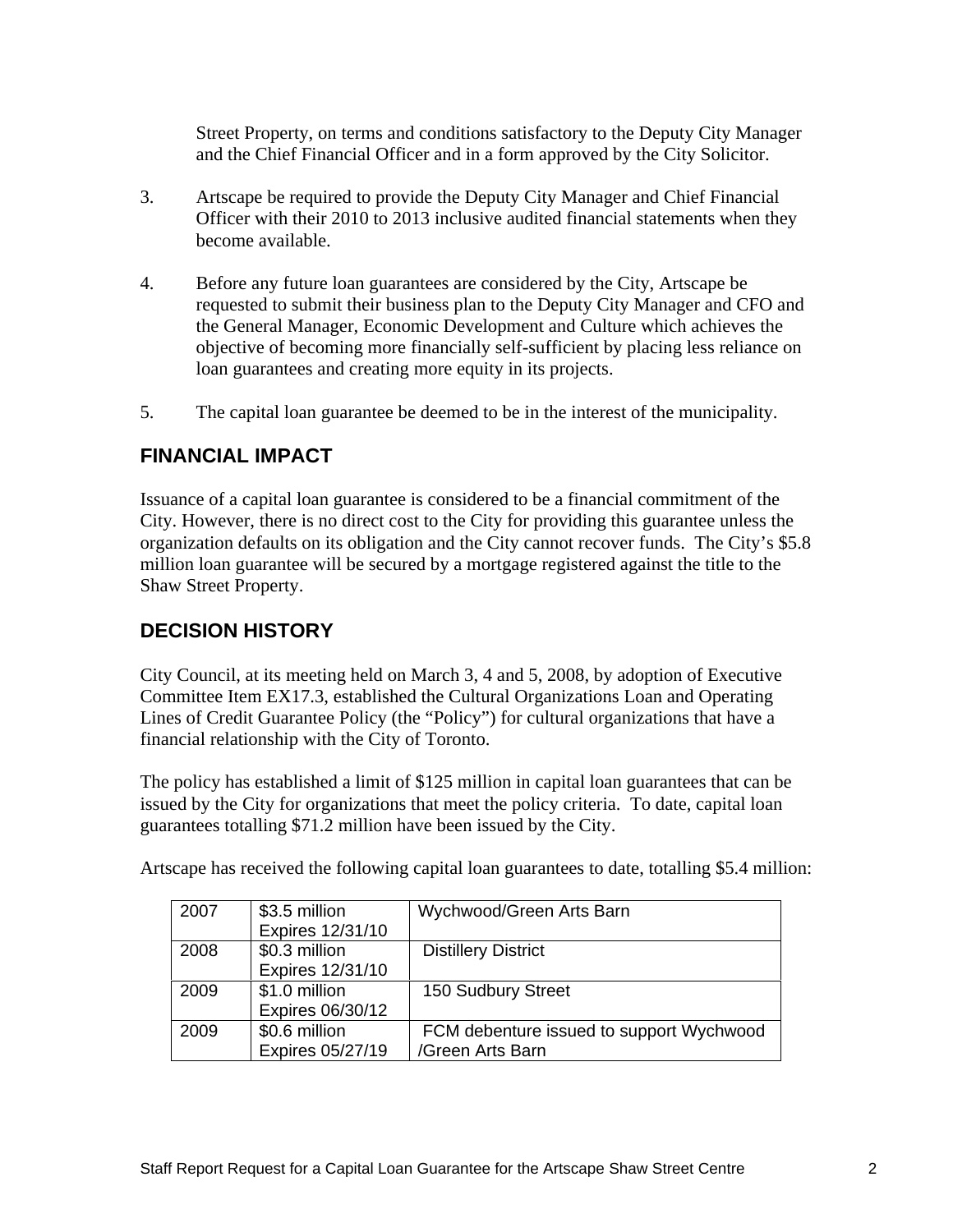## **ISSUE BACKGROUND**

Established in 1986, Artscape is a not-for-profit, urban development organization that revitalizes buildings, neighbourhoods, and cities through the arts. Artscape currently operates seven multi-tenant complexes in Toronto including the Wychwood Barns and studios in the Queen Street West, Liberty Village, Toronto Island and The Distillery Historic districts.

Artscape's current development projects include Artscape Triangle Lofts, a residential condominium project for artists and non-profit arts professionals in the West Queen West neighbourhood and the Regent Park Arts & Cultural Centre, a new-build capital project located in the heart of the Regent Park

With the exception of the Regent Park project, the City has provided \$5.4 million in capital loan guarantees to support the above projects. Artscape has retired \$300,000 of the \$5.4 million and is progressing towards retiring the debt and building equity in these projects.

In 2006, the Toronto District School Board retained Artscape to conduct a feasibility study of the potential reuse of the former Shaw Street School, which included extensive community consultation. The study demonstrated strong community support for repurposing the site as a centre for arts and community programming with a focus on youth.

## **COMMENTS**

#### **Shaw Street School Redevelopment Proposal**

Artscape has reached an agreement with Toronto Lands Corporation (TLC)**,** as agent for the Toronto District School Board**,** to purchase the Shaw Street School and repurpose it as Artscape Shaw Street Centre as a centre for arts and community programming. The Shaw Street School is a 70,000 sq ft. building located within the Trinity Bellwoods neighbourhood, adjacent to West Queen West and Trinity Bellwoods Park, just north of Queen Street West on Shaw Street.

Artscape has signed a letter of intent with TLC, with an expected closing date of late summer 2010**.** The Shaw Street School was declared surplus to the educational needs of the Toronto District School Board in 2001. Located on Shaw Street, north of Queen Street West, the building is located in an area associated with Toronto's creative community. Artscape plans to develop the property as a non-residential condominium for arts and

community organizations, selling one third of the units on an affordable non-residential ownership program and retaining the remainder as affordable non-residential rental units. The Shaw Street Centre will include non-profit arts and community organizational space and artist studios. The Centre's planned combination of condominium and rental non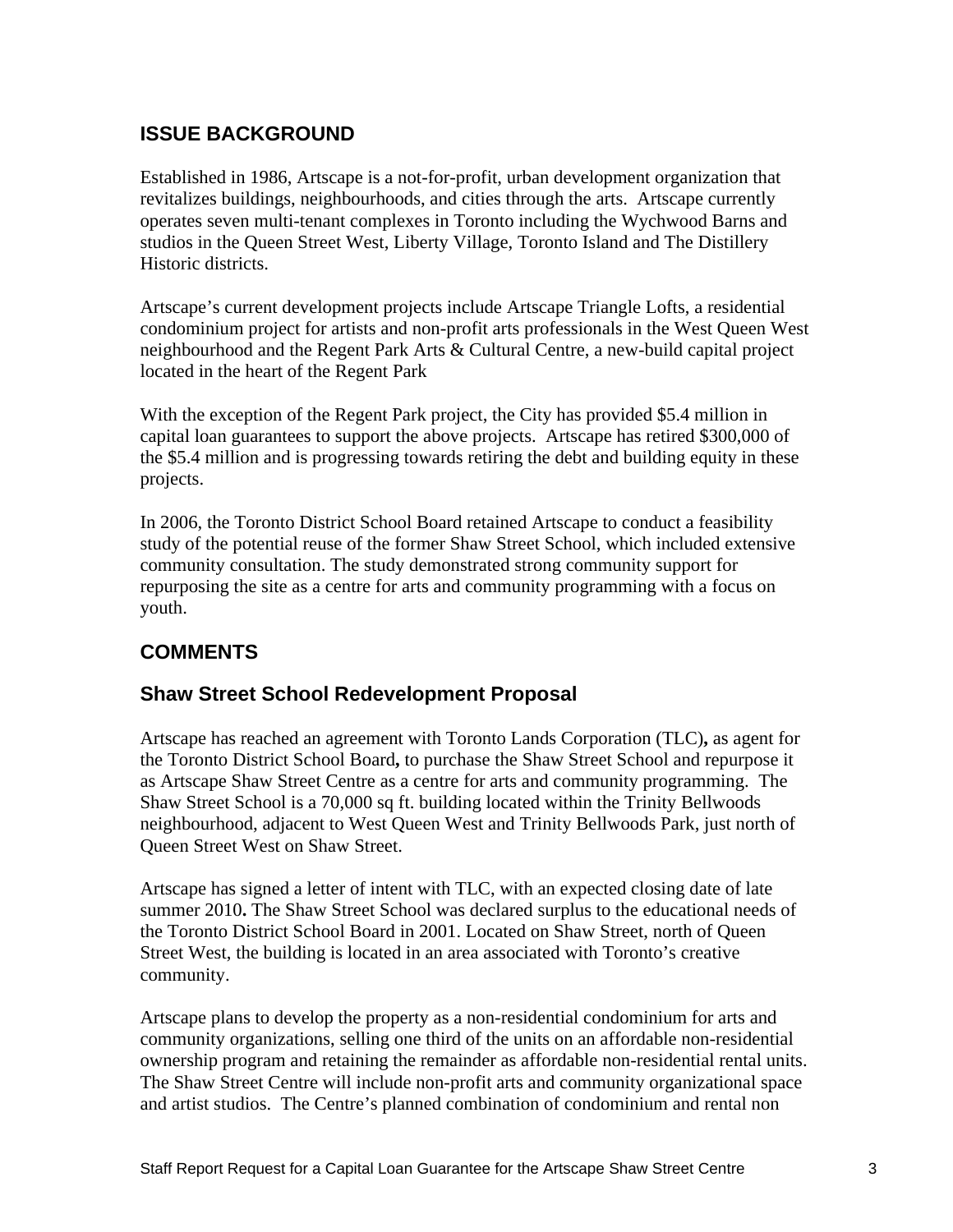residential units will provide long-term affordable rental space while also offering some artists and non-profit organizations with the opportunity to own their work space permanently.

|                                                | Million<br>$\cdots$ |
|------------------------------------------------|---------------------|
| <b>Property Purchase and Development Costs</b> | \$9.5               |
| <b>Project Development Costs</b>               | ח י                 |
| <b>Financing Costs</b>                         |                     |
| Total                                          | 111 O<br>.          |

The following chart illustrates the proposed construction costs for the project:

The following chart illustrates the proposed financing of the \$11.9 million required for the purchase of the school, project development and construction costs and temporary financing: the contract of the contract of the contract of the contract of the contract of the contract of the contract of the contract of the contract of the contract of the contract of the contract of the contract of the

|                                                                                                                      |                                                                                                                                 | $M:II: \sim \infty$ |
|----------------------------------------------------------------------------------------------------------------------|---------------------------------------------------------------------------------------------------------------------------------|---------------------|
| Jondominium                                                                                                          | $\sim$ $\sim$ $\sim$                                                                                                            | $\sim$ 15 m         |
| Government Grants (not from the C<br>the contract of the contract of the contract of the contract of the contract of | 47<br>the contract of the contract of the contract of the contract of the contract of                                           |                     |
| <b>Donations</b>                                                                                                     |                                                                                                                                 |                     |
|                                                                                                                      |                                                                                                                                 |                     |
| i Olal                                                                                                               | $\sqrt{200}$<br>the contract of the contract of the contract of the contract of the contract of the contract of the contract of | <b>CIIO</b>         |

 Artscape staff indicates that, if sufficient donations are not secured, the project will not proceed. The contract of the contract of the contract of the contract of the contract of the contract of the contract of the contract of the contract of the contract of the contract of the contract of the contract of the c

Artscape requires the requested capital loan guarantee to be applied against a \$5.8 million revolving demand loan that will be accessed only during the development and construction periods and it will not need it when the building is occupied as the long-term mortgage will be secured by the building asset. Prospective lenders have informed Artscape that they require a City loan guarantee as security for the financing of the purchase and development of the centre.<br>The financial projections demonstrate that it is cash flow positive and sustainable to its

debt service requirements. In order to provide additional protection to the City, the audited financial statements for the 2009 fiscal year have been reviewed and an updated cash flow forecast has also been received and reviewed by City staff and demonstrates the project's financial viability. Artscape will be required to provide the Deputy City Manager and Chief Financial Officer with their 2010 to 2013 inclusive audited financial statements when they become available.

As a group, artists in the proposed Shaw Street Centre area are facing affordability challenges for work space as the area re-develops, and thus this group is under pressure to relocate. The proposed development will provide much-needed affordable work space for artists and arts professionals who make a valuable contribution to the City.